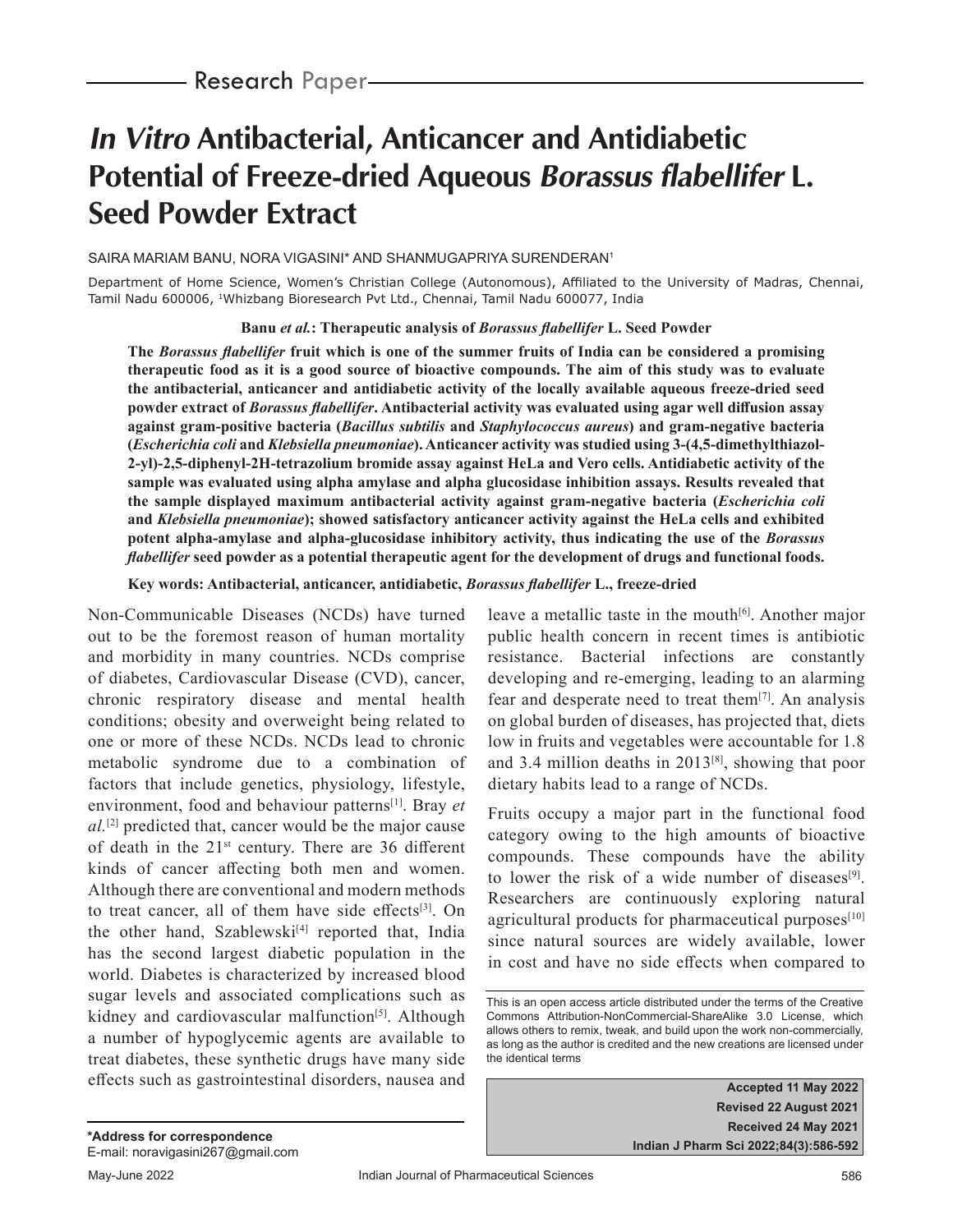modern therapeutic drugs<sup>[11]</sup>. Secondary metabolites such as flavonoids are capable of exerting biological activity and thereby exhibit pharmacological properties such as antimicrobial, anti-inflammatory, antidiabetic, anticholesterolemic, antioxidant and anticancer. A high flavonoid content is directly associated with a high total phenolic content in  $foods^{[12]}$ . Hence consuming phenolic-rich fruits can positively impact human health.

Among the different variety of fruits of South India, *Borassus flabellifer* (*B. flabellifer*) of Arecaceae family, is a plant native to Tamil Nadu and bears fruits commonly called "Nungu" in Tamil and "Palmyra palm" in English. These fruits are widely distributed and consumed throughout Tamil Nadu during summer season. This plant is highly versatile and capable of exerting a number of pharmacological benefits such as anti-inflammatory, anticancer, antioxidant, antidiabetic, antibacterial, antifungal, anthelmintic activity, hemolytic activity, analgesic activity<sup>[13]</sup>, wound healing, immunomodulatory, diuretic and anti-malarial activity<sup>[14]</sup>. The tender seed found within the seed coat is fondly consumed because of its natural cooling property. In addition, the tender seed has the ability to treat dermatitis, nausea and vomiting and is known to possess antioxidant and anti-inflammatory potential<sup>[15]</sup>.

Different parts of *B. flabellifer* are known to contain abundant phytochemicals[16]. Muthulakshmi *et al.*[17] carried out a qualitative phytochemical analysis on the *B. flabellifer* seed coat and identified the presence of flavonoids, tannins, saponins, alkaloids, carbohydrates, phenolic compounds, terpenoids and glycosides, recommending its usage for drug formulation and medicinal application.

The thin outer covering of *B. flabellifer* called the seed coat is peeled off and often discarded as waste; this has been utilized in this study along with the tender seed to investigate the different therapeutic properties such as antibacterial, anticancer and antidiabetic effects of *B. flabellifer* seed powder to obtain maximum medicinal benefits.

# **MATERIALS AND METHODS**

# **Procurement of materials:**

*B. flabellifer* fruits were procured from a local farm in Kancheepuram district, Tamil Nadu during summer months. Fruits of the same size and maturity level were selected. Both seed and seed coat were utilized in this study. 3-(4,5-dimethylthiazol-2-yl)- 2,5-diphenyl-2H-tetrazolium bromide (MTT) was procured from Sigma-Aldrich. Other chemicals and reagents used in the study were procured from SRL chemicals, Sigma-Aldrich, MP Biomedicals, India, Research Laboratory Corporations, Pune and Himedia, Mumbai, India. The instruments used in the study were Carbon dioxide  $(CO_2)$  incubator (BPN 50CH (UV)), multimode microplate reader (Synergy™ LX), refrigerated centrifuge (C-24 Plus), 96-well plate and serological pipette.

# **Preparation of extract:**

The fibrous outer portion of the fruits was removed and the tender seed with seed coat found within, was used in the present study. The sample was prepared by subjecting the seeds and seed coats to washing with distilled water, pulping and freeze-drying in a lyophilizer (LSI 30). The sample was freeze-dried at -20° and dried at 65°. The prepared sample was stored in aluminum pouches maintained at 4° for further analysis. The sample extract was prepared by dissolving 200 mg extract in 20 ml distilled water to arrive at a concentration of 10 mg/ml.

# *In vitro* **antibacterial activity:**

**Test microorganisms:** Gram-positive strains such as *Bacillus subtilis* (MTCC 441), *Staphylococcus aureus* (MTCC 96) and gram-negative strains such as *Escherichia coli* (MTCC 443), *Klebsiella pneumoniae* (MTCC 109) were procured from Microbial Type Culture Collection (MTCC), Institute of Microbial Technology (IMTECH), Chandigarh, India.

**Agar well diffusion assay:** The antibacterial activity of aqueous *B. flabellifer* seed powder extract was analysed using agar well diffusion method $[18]$ . About 25 ml of molten Mueller Hinton agar was poured into sterile petri plates and allowed to solidify. 100 µl of 18 h grown test organisms were streaked on the surface of the solidified agar medium using an L-rod spreader and was left to set for 5 min. 5 mm wells were made in all plates using a sterile cork borer. Different concentrations of the aqueous seed powder extract (50- 200 µg/well) were poured into the wells. Solvent saline loaded well served as negative control and azithromycin well (30 µg/ml) served as positive control. Finally, the inoculated plates were incubated at 37° for 24 h, after which the zone of inhibition diameter around the wells was measured using an antibiotic zone scale.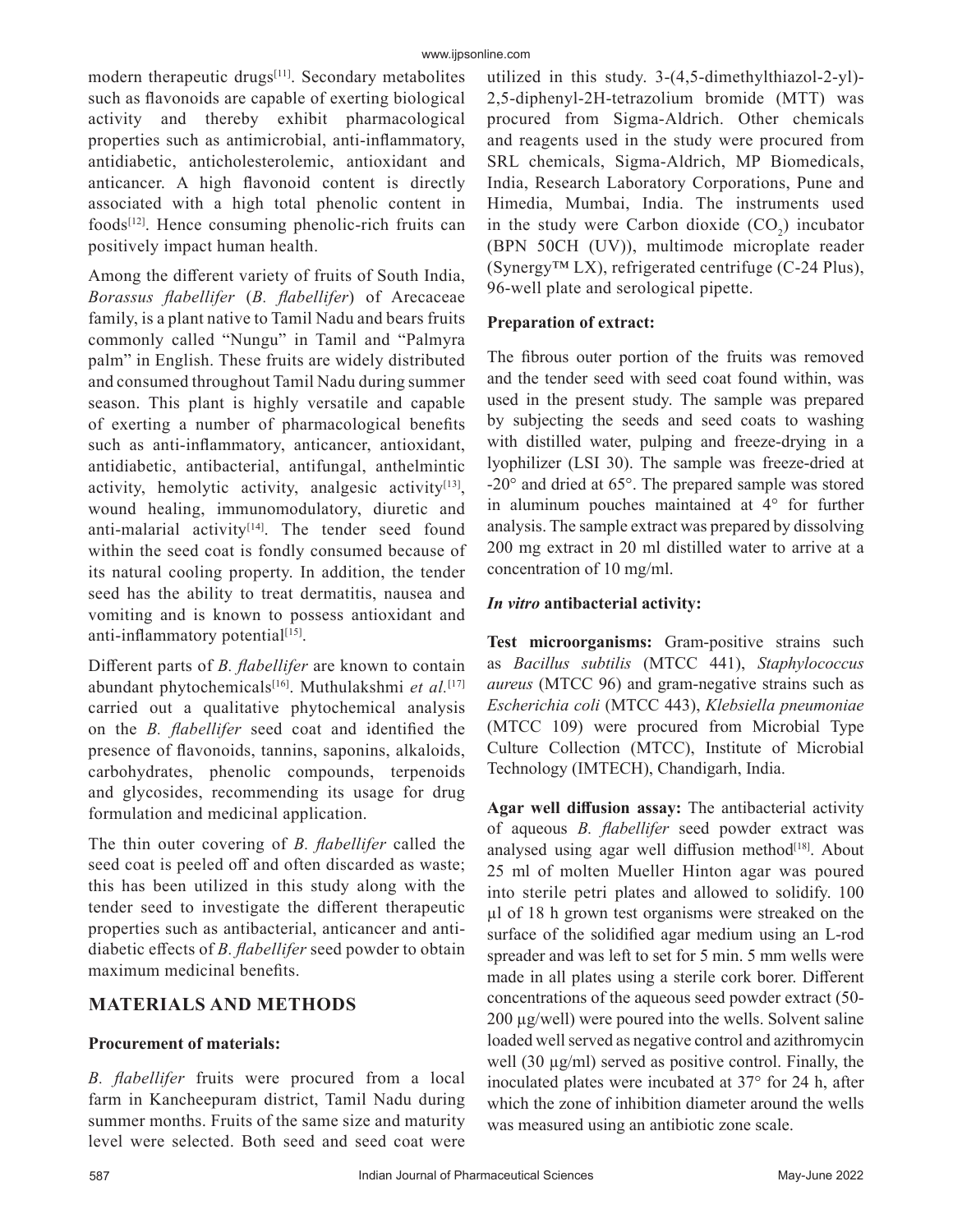### *In vitro* **anticancer activity:**

The aqueous *B. flabellifer* seed powder extract was evaluated for its cell growth inhibition property on African Green Monkey kidney cell line Vero and cervical carcinoma cell line HeLa.

**Cell culture:** HeLa and Vero cells were purchased from National Centre for Cell Science (NCCS), Pune. The cell lines were grown in T25 tissue culture flasks containing Dulbecco's Modified Eagle Medium (DMEM) supplemented with 10 % Fetal Bovine Serum (FBS), 100 U/ml penicillin and 100  $\mu$ g/ml streptomycin obtained from Genetix Biotech, India and Sigma-Aldrich. All cell cultures were maintained at 37° in a humidified atmosphere of 95 % air and 5 %  $CO_2$ . Cells were regularly passaged and maintained until commencement of analysis.

**Cell growth inhibition by MTT assay:** Cell proliferation (MTT) assay was performed according to the method described by Dantu *et al.*[19]. A monolayer of HeLa and Vero cells were separated and suspensions of single cell were prepared with trypsin-Ethylenediaminetetraacetic Acid (EDTA). Using a haemocytometer, the viable cells were counted and a cell suspension of final density of 1×105 cells/ml was prepared with Dimethylsulfoxide (DMSO) medium containing 5 % FBS. A density of 3000 cells/well (100 µl per well) of cell suspension were seeded in 96-well plates and incubated for attachment at 37° for 24 h. A working stock of aqueous *B. flabellifer*  seed powder extract of 2× (25, 50, 100, 200, 300 and 400 µg/ml) concentration was prepared in complete DMEM supplemented with 10 % FBS and antibiotics. 100 μl volume of  $2 \times$  stock was transferred to respective wells to maintain the final concentration range of 12.5, 25, 50, 100, 150 and 200 μg/ml and the plate was further incubated for 48 h at 37°, 5%  $CO_2$  in the incubator. Standard mefloquine was used as positive control in the concentration similar to that of samples (12.5, 25, 50, 100, 150 and 200 µg/ ml). The medium without samples served as blank and triplicates were maintained for all concentrations.

After 48 h of incubation, 15 µl of MTT (5 mg/ml) in Phosphate Buffered Saline (PBS) was added to each well and incubated at 37° for 3 h. The medium that did not react with MTT was decanted, while the formazan crystals that were formed were solubilized in 100 µl of DMSO. The plates were read at 570 nm using Synergy HT Microplate Reader and the percentage growth was calculated using the formula

Growth percentage  $(\%)=$   $[(T-T_0)/(C-T_0)] \times 100$ 

Where, T=optical density of test, C=optical density of

untreated control and  $T_0$ =optical density at time zero (at the time of compound addition).

From the percentage growth, a dose response curve was generated and Half Maximal Inhibitory Concentration  $(IC_{50})$  values were interpolated from the growth curves.

# *In vitro* **antidiabetic activity:**

**Alpha amylase inhibition assay:** Alpha amylase inhibition assay was studied according to the method described by Telagari and Hullatti<sup>[20]</sup>. Different concentrations  $(100, 100)$ 200, 300, 400 and 500  $\mu$ g/ml) of the sample were added to 200 µl of 0.02 M sodium phosphate buffer. 20 µl of alpha amylase solution was added and incubated for 10 min at room temperature. Following this, 200 µl of soluble starch was added and incubated for 1 h. The enzymatic reaction was terminated by adding 400 µl of 3,5-Dinitrosalicylic acid (DNS) reagent and placing it in a boiling water bath for 5 min, followed by cooling and the addition of 15 ml distilled water. The color change was observed and the absorbance was read at 540 nm using a Ultraviolet-Visible (UV-Vis) spectrophotometer. Percent inhibition was calculated according to the formula

% Inhibition=Absorbance (control)-Absorbance (sample)/ Absorbance (control)×100

**Alpha glucosidase inhibition assay:** Alpha glucosidase inhibition assay was studied according to the method described by Watanabe *et al.*[21]. 0.7 U/ml of yeast alpha glucosidase was dissolved in 100 mm phosphate buffer (pH 7.0) and used as enzyme extract. P-nitrophenyl alpha-D-glucopyranoside (pH 7.0) was used as the substrate. 100 µl of different concentrations (100, 200, 300, 400 and 500 µg/ml) of the seed powder extract were mixed with 1000 µl of phosphate buffer at 37° for 5 min. Following this, 50 µl of substrate solution was added and incubated for another 5 min at 37°. The absorbance was read at 405 nm using a UV visible spectrophotometer and percentage inhibition was calculated according to the formula

% Inhibition=Absorbance (control)-Absorbance (sample)/ Absorbance (control)×100

# **Statistical analysis:**

The study data was analysed using Statistical Package for the Social Sciences (SPSS) software version 7. Results are expressed as mean±Standard Deviation (SD) of the triplicate values. Mean values were tested for significance using one-way Analysis of Variance (ANOVA) followed by Tukey's test. IC<sub>50</sub> value was calculated using GraphPad Prism 5 software.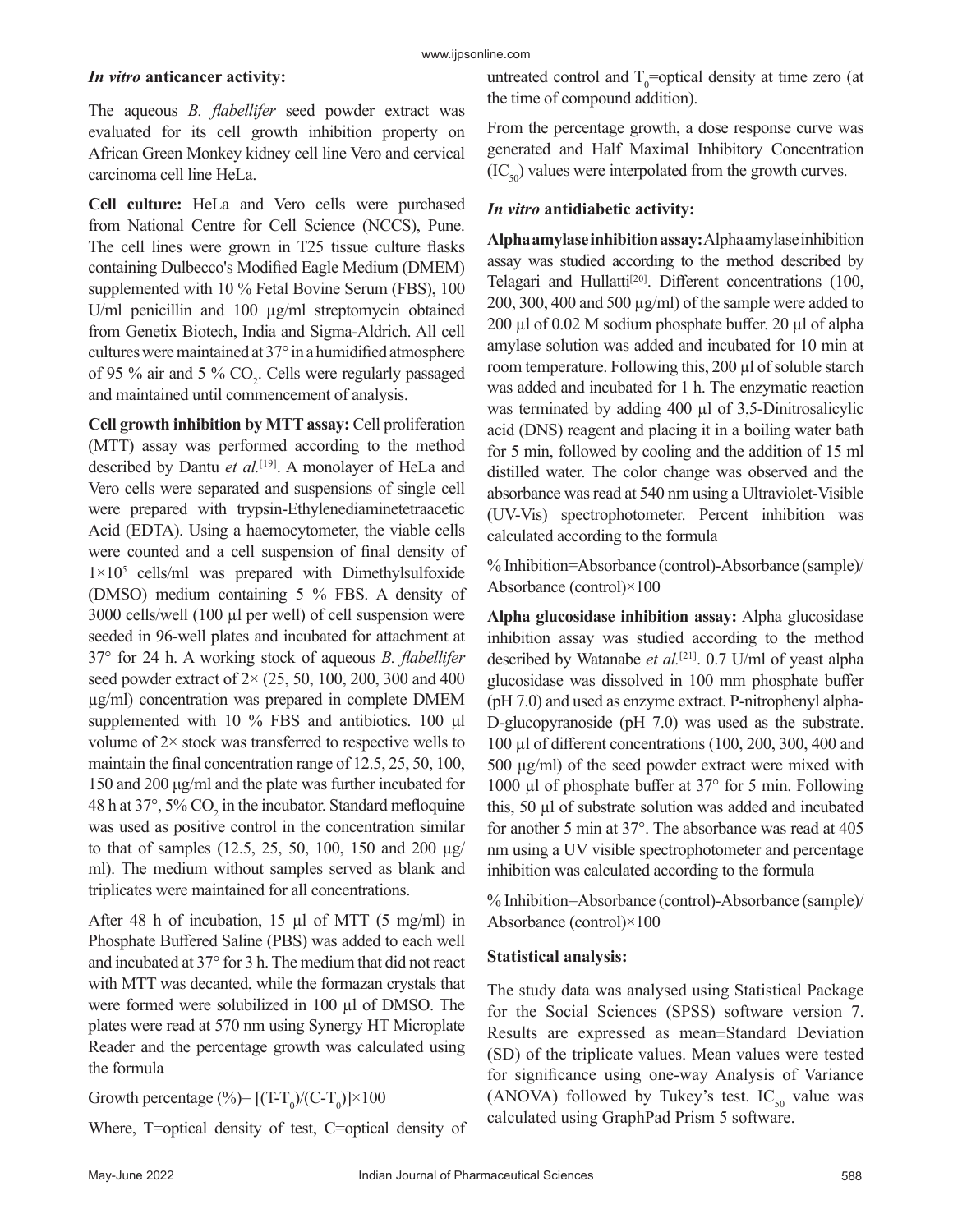#### www.ijpsonline.com

### **RESULTS AND DISCUSSION**

The antibacterial potential of the aqueous sample extract was evaluated by measuring the zone of inhibition against gram-positive (*Bacillus subtilis* and *Staphylococcus aureus*) and gram-negative (*Escherichia coli* and *Klebsiella pneumoniae*) bacteria as shown in fig. 1. The zone of inhibition was measured in mm and compared against the standard i.e., azithromycin (30 µg/ ml). Results indicated that the inhibitory activity of *B. flabellifer* seed powder was dose-dependent as shown in Table 1. As the concentration of the sample increased, the diameter of zone of inhibition also increased. The sample exhibited maximum inhibition against gram negative bacteria *(Klebsiella pneumoniae*-20 mm and *Escherichia coli*-16 mm) and minimum inhibition was recorded against gram-positive bacteria (*Bacillus subtilis*-10 mm and *Staphylococcus aureus*-10 mm).



**Fig. 1:** *In vitro* **antibacterial activity of freeze-dried aqueous** *B. flabellifer* **seed powder extract** 

**Note: Concentration range, (A): Control; (B): 50 µg/ml; (C): 100 µg/ml; (D):150 µg/ml; (E): 200 µg/ml; (F): 30 µg/ml and azithromycin was used as standard**

**TABLE 1: ANTIBACTERIAL ACTIVITY OF FREEZE-DRIED AQUEOUS** *B. flabellifer* **SEED POWDER EXTRACT**

| <b>Bacterial pathogens</b> |                          | Zone of inhibition (mm) |                |     |          |                |
|----------------------------|--------------------------|-------------------------|----------------|-----|----------|----------------|
|                            |                          |                         | 50 100 150 200 |     |          | Standard       |
|                            |                          | $\mu$ g/                | $\mu$ g/       | µg/ | $\mu$ g/ | $30 \mu g/ml$  |
|                            |                          | ml                      | ml             | ml  | ml       | (azithromycin) |
| Gram<br>positive           | Bacillus subtilis        | $\sim$                  | 6              | 8   | 10       | 20             |
| Gram<br>negative           | Escherichia coli         | - 8                     | 9              | 14  | 16       | 26             |
| Gram<br>negative           | Klebsiella<br>pneumoniae | 8                       | 11             | 18  | 20       | 23             |
| Gram<br>positive           | Staphylococcus<br>aureus | 6                       | 7              | 8   | 10       | 25             |
| .                          |                          |                         |                |     |          |                |

Note: Values of single experiment

It can be seen from Table 1 that, although there was an inhibitory effect against all bacteria, the aqueous freeze-dried seed powder extract exhibited maximum

inhibitory activity against gram negative bacteria, *Klebsiella pneumoniae* at 200 µg/ml (20 mm) and *Escherichia coli* at 200 µg/ml (16 mm). Gram negative bacteria possess an outer membrane which act as a barrier and prevent the entry of antibiotics thus making it a challenge for antibiotics to pass through  $[22]$ . Antibiotic resistance has become a serious concern as certain bacterial strains have developed resistance to almost all available antibiotics. In 2017, the World Health Organization (WHO) published a list of priority pathogens that are antibiotic resistant, appealing for the development of new antibiotics to reduce mortality and morbidity worldwide. Forming a majority of the list was, gram-negative bacteria due to their distinctive structure<sup>[23]</sup>. Some severe infections like intraabdominal infections, urinary tract infections, ventilatorassociated pneumonia and bacteremia are caused by gram-negative bacteria<sup>[24]</sup>. One promising way to fight these infections and overcome antibiotic resistance is to identify natural sources exhibiting antibacterial effect and in this search, the *B. flabellifer* fruit has been identified as one such. This can be supported by a study conducted by Vijayakumari *et al.*[25] where ethanolic *B. flabellifer* fruit pulp powder extract was analysed for the presence of phytochemicals and it was found to contain flavonoids, saponins, phenolic compounds and glycosides.

The presence of these bioactive compounds was correlated to the antibacterial effect exhibited by the fruit pulp powder against pathogens such as *Escherichia coli*  and *Staphylococcus aureus*. In another study, Gummadi *et al.*[26] observed significant antibacterial activity of methanolic *B. flabellifer* seed coat extract against both gram-positive and gram-negative bacteria. Since freeze-dried *B. flabellifer* seed powder showed good inhibitory activity against the gram-negative bacteria, the present study suggests that, it can be considered as a potential ingredient in the development of antibiotics.

The aqueous freeze-dried *B. flabellifer* seed powder extract was tested against Vero cell line to evaluate its cell growth inhibition property and the results are presented in Table 2. Since the freeze-dried *B. flabellifer*  seed powder can be considered as an essential ingredient in food product development, testing the safety of the compound and ruling out toxicity on normal cells is important. Thus, the cytotoxicity activity of the sample was tested on the Vero cells and a slight decrease in cell viability was seen with an IC<sub>50</sub> value of 734  $\mu$ g/ml. The dose response curve obtained for Vero cells was shown in fig. 2 and microscopic images of cytotoxicity activity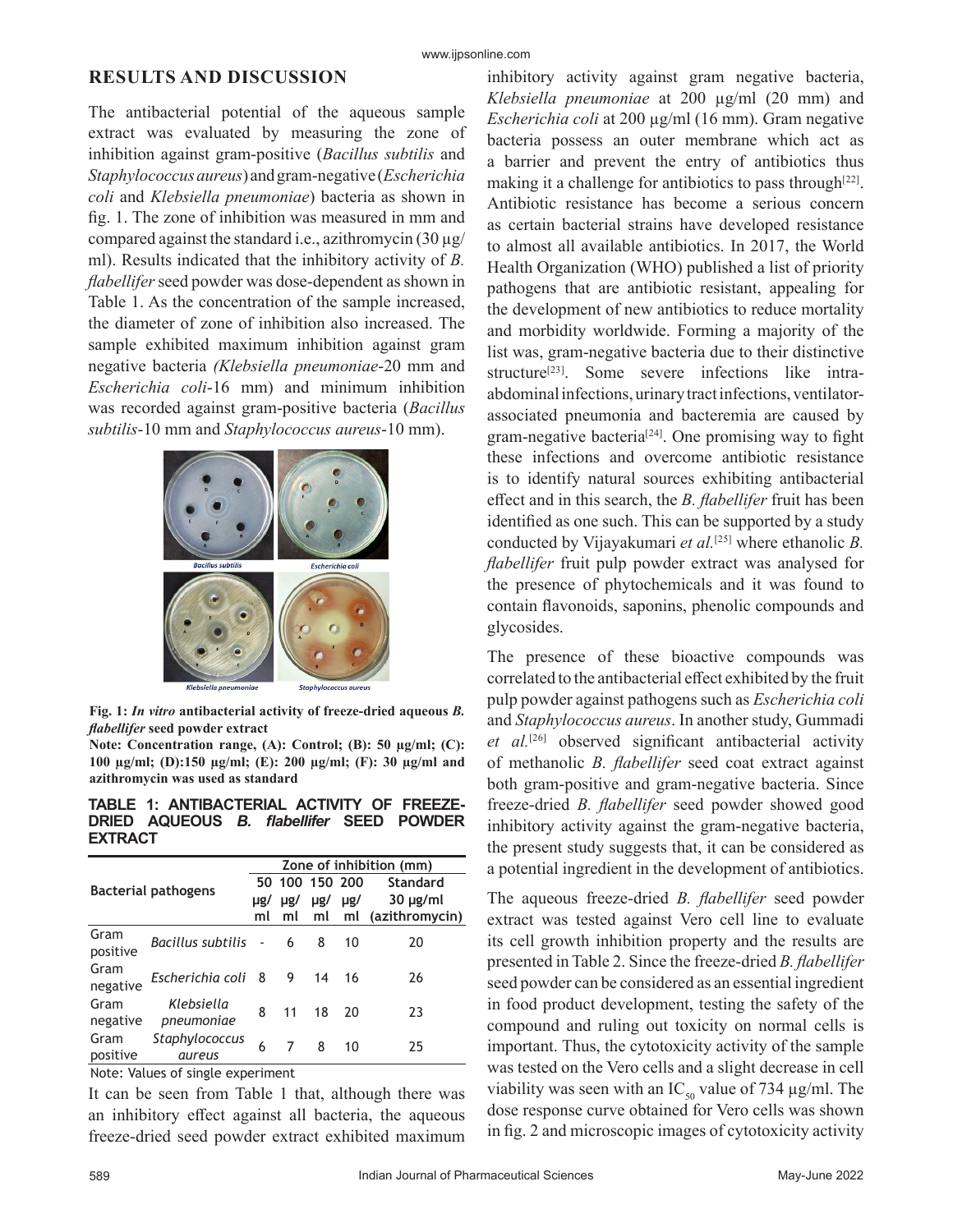of the sample on Vero cells was shown in fig. 3.

# **TABLE 2: CYTOTOXICITY EFFECT OF FREEZE-DRIED AQUEOUS** *B. flabellifer* **SEED POWDER EXTRACT ON VERO CELL LINE**

|                               | % Viability of Vero cells     |                                              |  |  |  |
|-------------------------------|-------------------------------|----------------------------------------------|--|--|--|
| Concentration<br>$(\mu g/ml)$ | <b>Standard</b><br>mefloquine | <b>B.</b> flabellifer seed<br>powder extract |  |  |  |
| 12.5                          | $105.7 \pm 0.78$ <sup>a</sup> | $105.8 \pm 0.1$ <sup>a</sup>                 |  |  |  |
| 25                            | $100.8 \pm 2.2$ <sup>b</sup>  | $104.5 \pm 0.5^{a,b}$                        |  |  |  |
| 50                            | $103.0 \pm 0.9$ <sup>c</sup>  | $101.7 \pm 4.6$ <sup>c</sup>                 |  |  |  |
| 100                           | $99.3 \pm 0.5$ <sup>d</sup>   | $96.5 \pm 3.8$ <sup>d</sup>                  |  |  |  |
| 150                           | 97.2 $\pm$ 0.3d, $e$          | $95.1 \pm 8.6^{d,e}$                         |  |  |  |
| 200                           | $94.6 \pm 1.0$ <sup>f</sup>   | $92.8 + 4.0$ <sup>f</sup>                    |  |  |  |

Note: Mean±SD of three independent estimations; afvalues followed by the different superscripts are significantly different within the column



**Fig. 2: Dose response curve for Vero cell line** 



**Fig. 3: Microscopic images of cytotoxicity effect of freeze-dried aqueous** *B. flabellifer* **seed powder extract on Vero normal kidney cells**

### **Note: Scale bar-100 µm**

The aqueous freeze-dried *B. flabellifer* seed powder extract was tested against HeLa cell line to evaluate its cell growth inhibition property and the results are presented in Table 3. The anti-cancer effect of *B. flabellifer* seed powder on HeLa cells indicates that with increasing concentration of the sample, the viability percentage of cancerous cells significantly  $(p>0.05)$ decreased by 30 % (from  $102.7 \pm 3.4$  to  $73.6 \pm 4.1$ ) indicating that the sample has the ability to kill cervical cancer cells *in vitro*. On the other hand, the viability percentage reduced from  $(75.7\pm0.4$  to  $12.6\pm0.55)$  in the presence of the standard mefloquine. The Half maximal Effective Concentration  $(EC_{50})$  value for HeLa cell line was 137 µg/ml, which was calculated based on top-end bottom value along with the hill slope as shown in fig. 4. The  $EC_{50}$  value indicates the concentration of sample effective in inhibiting 50 % growth of cancer cells. The dose response curve obtained for HeLa cells was shown in fig. 4 and microscopic images of anti-cancer activity of the sample on HeLa cells was shown in fig. 5.

### **TABLE 3: ANTICANCER EFFECT OF FREEZE-DRIED AQUEOUS** *B. flabellifer* **SEED POWDER EXTRACT ON HELA CELL LINE**

| Concentration | % Viability of HeLa cells    |                                              |  |  |
|---------------|------------------------------|----------------------------------------------|--|--|
| $(\mu g/ml)$  | Standard<br>mefloquine       | <b>B.</b> flabellifer seed<br>powder extract |  |  |
| 12.5          | $75.7 \pm 0.4$ <sup>a</sup>  | $102.7 \pm 3.4$ <sup>a</sup>                 |  |  |
| 25            | $62.09 \pm 0.6$ <sup>b</sup> | $100.8 + 9.6$ <sup>a,b</sup>                 |  |  |
| 50            | 44.0 $\pm$ 0.25 $\text{c}$   | 98.0 $\pm$ 6.6 <sup>b,c</sup>                |  |  |
| 100           | $28.9 + 0.9$ <sup>d</sup>    | 92.1 $\pm$ 5.3 <sup>d</sup>                  |  |  |
| 150           | $20.2 + 2.4$ d,e             | $81.2 \pm 2.4$ <sup>e</sup>                  |  |  |
| 200           | $12.6 \pm 0.55$ <sup>f</sup> | $73.6 + 4.1$ <sup>f</sup>                    |  |  |

Note: Mean±SD of three independent estimations; afvalues followed by the different superscripts are significantly different within the column



**Fig. 4: Dose response curve for HeLa cell line** 



**Fig. 5: Microscopic images of anti-cancer effect of freeze-dried aqueous** *B. flabellifer* **seed powder extract on HeLa cancer cells Note: Scale bar–100 µm**

Results in Table 2 and Table 3 indicate that, cell viability was inversely proportional to the sample concentration because as the sample concentration increased, there was a decline in the cell viability percentage. The proliferation of normal Vero cells was minimal (Table 2) and this demonstrates the *in vitro* safety of the freezedried *B. flabellifer* seed powder suggesting that it can be used as an ingredient in food product development once it is clinically tested on animals and humans. The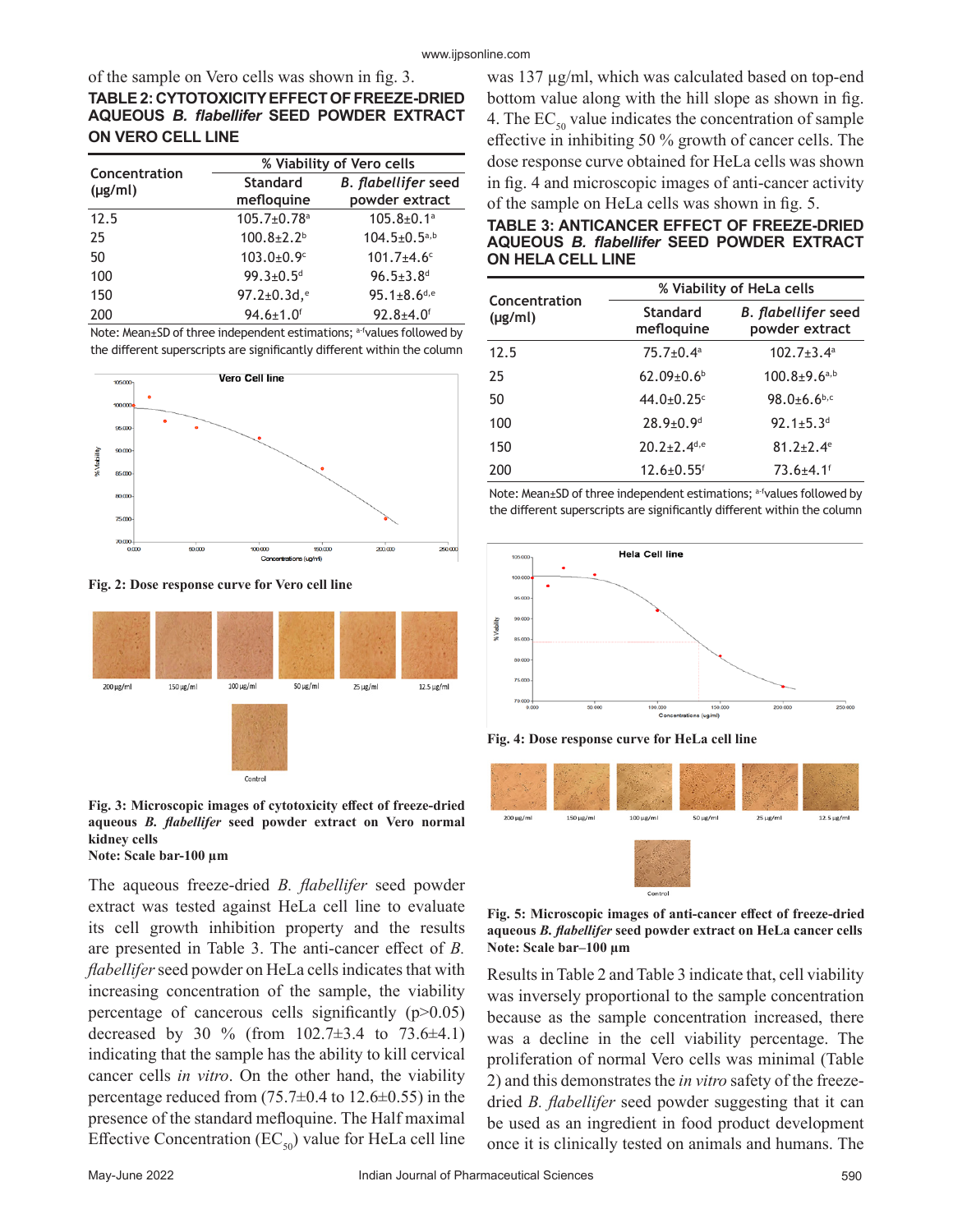presence of phytochemicals could be the contributing factor to the anticancer potential of the sample and this is supported by the following studies. Mohan *et al.*[27], while evaluating the antimitotic activity of the methanolic *B. flabellifer* seed coat extract, identified the presence of phytoconstituents like carbohydrates, reducing sugars, triterpenoids, tannins and phenolic compounds and recommended its use for the treatment of cancer. Rao *et al.*[28] noticed significant cytotoxicity while testing the seed coat extract for its anticancer activity on the HeLa cell line and it was seen that, the seed coat extract inhibited cancer cell growth even at lower concentrations (32 µg/ml). It has been reported that approximately 1000 plant species on earth have anticancer properties[15] and the *in vitro* findings of the present study help us understand that the *B. flabellifer*  seed powder could also be one among them.

The aqueous freeze-dried *B. flabellifer* seed powder extract was evaluated for its antidiabetic activity using the alpha amylase and alpha glucosidase assays. The experiment was performed in triplicates and the results are presented in Table 4. The maximum alpha amylase inhibition was 30.39 $\pm$ 0.02 % at 500 µg/ml and the IC<sub>50</sub> was 822 µg/ml, while maximum alpha glucosidase inhibition was  $32.42\pm0.02$  % at 500 µg/ml and IC<sub>50</sub> value was 777 µg/ml. The results in Table 4 indicate that the inhibition of both enzymes by the sample extract was dose-dependent (100-500  $\mu$ g/ml) and there was a significant effect  $(p>0.05)$  of the plant extract on the enzyme activities.

**TABLE 4: ANTIDIABETIC ACTIVITY OF FREEZE-DRIED AQUEOUS** *B. flabellifer* **SEED POWDER EXTRACT**

| Concentration<br>$(\mu g/ml)$ | % Inhibition of<br>alpha amylase | % Inhibition of<br>alpha glucosidase |
|-------------------------------|----------------------------------|--------------------------------------|
| 100                           | $10.29 \pm 0.02$ <sup>a</sup>    | $13.65 \pm 0.01$ <sup>a*</sup>       |
| 200                           | $14.71 \pm 0.01^{a,b}$           | $15.19 \pm 0.02$ <sup>a*</sup>       |
| 300                           | $24.51 \pm 0.03$ <sup>c*</sup>   | $18.26 \pm 0.01^{a,b}$               |
| 400                           | $26.47 \pm 0.02$ c               | $26.45 \pm 0.02$ c                   |
| 500                           | $30.39 + 0.02$ <sup>d</sup>      | $32.42 \pm 0.02$ d*                  |

Note: Mean±SD of three independent estimations; a-dvalues followed by the different superscripts are significantly different within the column; \*values are significantly different within the row, p<0.05

Diabetes, which is a worldwide prevalent metabolic disorder can be controlled by maintaining glucose homeostasis<sup>[5]</sup> and one such way is by inhibiting the carbohydrate metabolizing enzymes namely alpha amylase and alpha glucosidase $[12]$ . Although synthetic anti-diabetic drugs are available, there is a huge demand for natural, non-toxic anti-diabetic agents since the former is expensive and causes side effects. Medicinal fruits stand a great chance in controlling blood sugar levels and exerting antidiabetic activity due to the pharmacologically active phytoconstituents present in them<sup>[29]</sup>. While looking for natural options, researchers stumbled upon the ethanolic extract of *B. flabellifer*  flowers and observed a decrease in the blood glucose levels when administered to alloxan induced diabetic rats[30].

This paved way for this plant to be identified as a potential antidiabetic source. On evaluating the *in vitro* anti-diabetic activity of the aqueous *B. flabellifer* seed powder extract, it was observed that the sample had the ability to inhibit both enzymes thereby delaying glucose absorption. This is an indication for the pharmaceutical industry to consider using this seed coat powder in formulating a potent, natural anti-diabetic drug.

In conclusion, the results of the present study indicate that freeze-dried *B. flabellifer* seed powder has the ability to exhibit inhibitory activity against gramnegative bacteria, thereby helping to reduce the incidence of bacterial infections; can inhibit the growth of cervical cancer cells and is capable of inhibiting alpha amylase and alpha glucosidase enzymes. This proves that *B. flabellifer* possesses *in vitro* antibacterial, anticancer and antidiabetic activities. However, to be considered effective in the field of medicine, clinical tests involving animal and human trials should be conducted. If the *in vivo* findings match the *in vitro* results, this *B. flabellifer* seed powder can be considered a natural ingredient for therapeutic purposes.

# **Acknowledgements:**

Authors thank UGC JRF (No. F.15-6 (JAN. 2017)/2017 (NET)) for funding the project, the Managing Director of Whizbang Bioresearch Pvt. Ltd., Thiruverkadu, Chennai, Tamil Nadu for all the laboratory facilities provided and Dr. V. Geetha Baalsubramaniam for statistical assistance.

# **Conflict of interests:**

The authors declared no conflicts of interest.

# **REFERENCES**

- 1. Tabish SA. [Lifestyle diseases: Consequences, characteristics,](https://medcraveonline.com/JCCR/lifestyle-diseases-consequences-characteristics-causes-and-control.html) [causes and control.](https://medcraveonline.com/JCCR/lifestyle-diseases-consequences-characteristics-causes-and-control.html) J Cardiol Curr Res 2017;9(3):00326.
- 2. Bray F, Ferlay J, Soerjomataram I, Siegel RL, Torre LA, Jemal A. [Global cancer statistics 2018: GLOBOCAN estimates](https://acsjournals.onlinelibrary.wiley.com/doi/full/10.3322/caac.21492) [of incidence and mortality worldwide for 36 cancers in 185](https://acsjournals.onlinelibrary.wiley.com/doi/full/10.3322/caac.21492) [countries.](https://acsjournals.onlinelibrary.wiley.com/doi/full/10.3322/caac.21492) CA Cancer J Clin 2018;68(6):394-424.
- 3. Karpuz M, Silindir-Gunay M, Ozer AY. [Current and future](https://www.liebertpub.com/doi/10.1089/cbr.2017.2378) [approaches for effective cancer imaging and treatment.](https://www.liebertpub.com/doi/10.1089/cbr.2017.2378) Cancer Biother Radiopharm 2018;33(2):39-51.